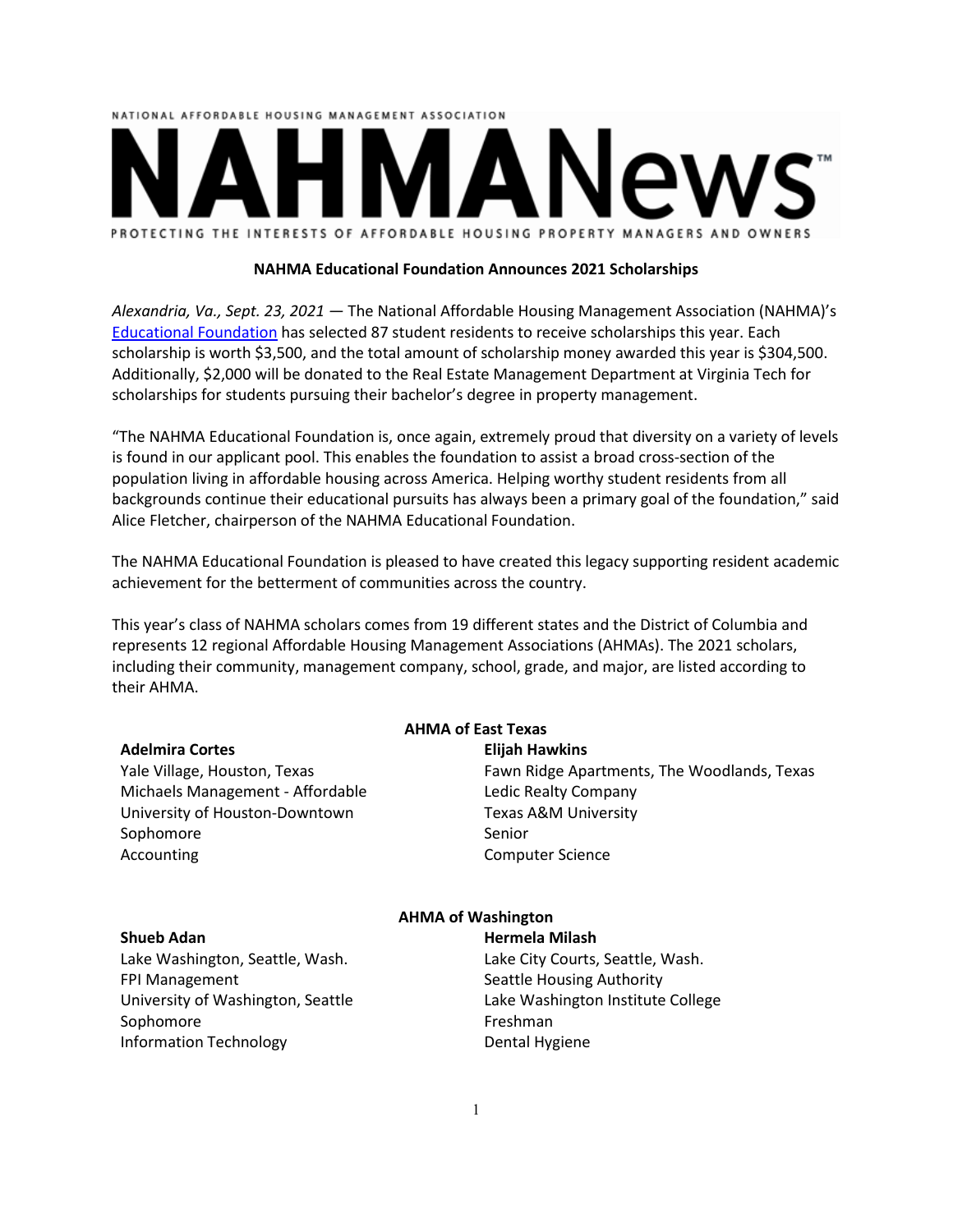#### **Samsam Mohamud**

New Holly, Seattle, Wash. Seattle Housing Authority University of Washington, Seattle Junior Medical Anthropology

# **Esmeralda Vazquez-Sagrero**

Sterling Meadows, Bellingham, Wash. Mercy Housing Northwest Seattle Pacific University Sophomore Physiology

#### **Lauren Morales**

Sterling Meadows, Bellingham, Wash. Mercy Housing Northwest University of Washington, Seattle Junior Public Health

#### **Tuyet-Nhi Vo**

New Holly, Seattle, Wash. Seattle Housing Authority Western Washington University Junior Human Sciences

#### **AHMA-NCH**

#### **Vyacheslav Gevorkyan**

Howard Street Apartments, San Francisco, Calif. Mercy Housing Management Group University of California, Irvine Junior Business Administration

#### **Ying Qi Li**

Kukui Towers, Honolulu, Hawaii EAH Housing Boston College Freshman Biochemistry

#### **Rachel Lu**

Kukui Towers, Honolulu, Hawaii EAH Housing University of Hawaii at Manoa Freshman Accounting/Finance

#### **Ashlee McCallum**

Los Robles Apartments, Union City, Calif. EAH Housing Sonoma State University Freshman Health Sciences

#### **DaJe Carter**

Union Court Apartments, Manteca, Calif. Eden Housing San Joaquin Delta College Junior Mathematics/Elementary Education

#### **Aaqib Ismail**

Shelter Hill Apartments, Mill Valley, Calif. EAH Housing University of Southern California Senior Computer Science

#### **Janie Lopez**

Maywood Apartments, Corning, Calif. Michaels Management - Affordable University of California, Chico Sophomore Nursing

#### **Amanda Malubay**

Kenolio Apartments, Kihei, Hawaii EAH Housing University of Hawaii Maui College Sophomore Nursing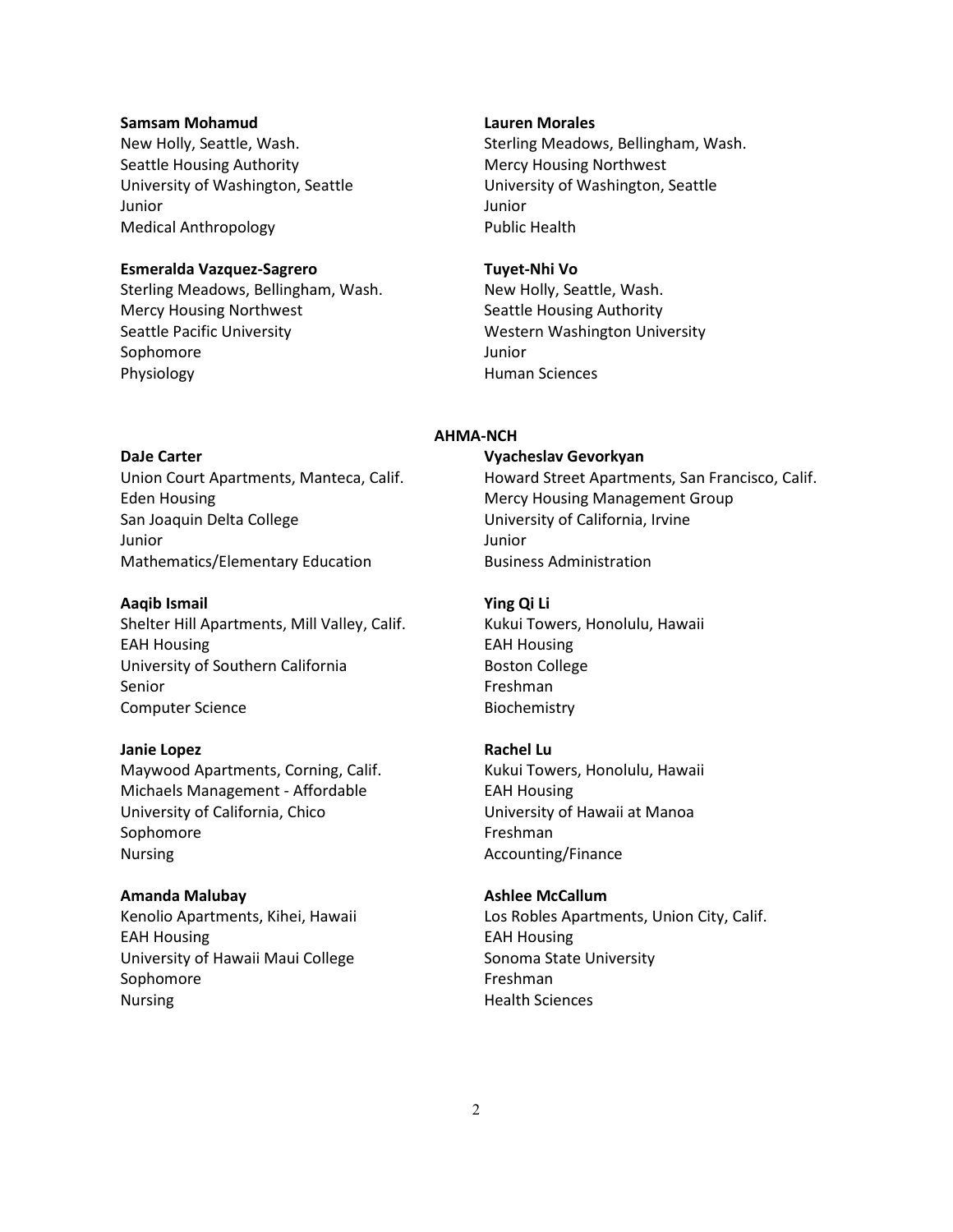# **Kai Murad** Villages of Moa'e Ku, Ewa Beach, Hawaii EAH Housing Windward Community College Freshman Veterinarian Science

# **Alana Stull**

California Park Apartments, Palo Alto, Calif. Alta Housing Rice University Freshman Entrepreneurial Science

# **Christina Spektor**

Oak Manor Townhouses, Palo Alto, Calif. Alta Housing University of San Diego Senior Psychology

# **Rahmatullah Yousafzai**

Cochrane Village, Morgan Hill, Calif. EAH Housing San Jose State University Junior Aviation Technology

#### **Moody Adli**

Tobias Terrace Apartments, Panorama, Calif. Solari Enterprises Inc. California State University, Northridge Junior Civil Engineering

#### **Brandon Davis**

Lake Ellen Village, West Covina, Calif. Thomas Safran & Associates Irvine Valley College Freshman Kinesiology

# **Shafiga Saeed**

Burnett Apartments, Long Beach, Calif. Western Seniors Housing California State University, Long Beach Senior Speech Pathology

#### **Sirmaj Singleton**

Los Lomas Gardens, La Habra, Calif. GK Management Co. Inc. San Diego State University Freshman Aerospace Engineering

# **Andrea Alvarez**

**AHMA-PSW**

Jefferson Square, Los Angeles, Calif. Thomas Safran & Associates Dickinson College Junior Psychology

#### **Amilcar Fuentes**

Los Lomas Gardens, La Habra, Calif. GK Management Co. Inc. Fullerton College Freshman Political Science

### **Salim Shabiby**

Long Beach & Burnett Apts., Long Beach, Calif. WSH Management California State University, Long Beach Sophomore Mechanical Engineering

#### **Jennifer Uskolovsky**

Redwood Village Apartments, Marina Del Rey, Calif. Thomas Safran & Associates University of California, Los Angeles Sophomore **Communications**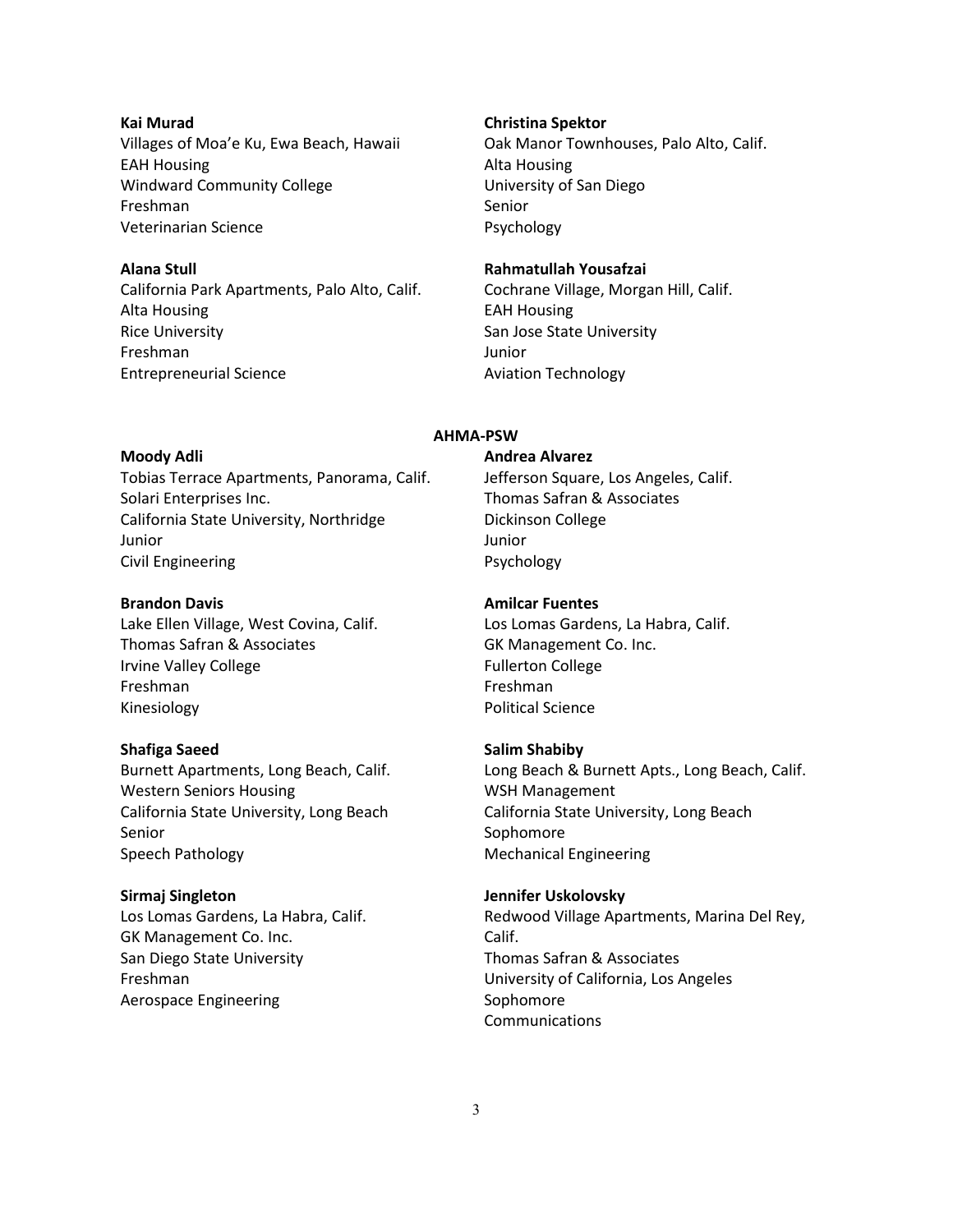# **Raphael Armenti**

Valley Brook Village, Basking Ridge, N.J. Peabody Properties Inc. Rutgers University Senior English

#### **De'Asia Jones**

Eggerts Crossing Village, Lawrenceville, N.J. PRD Management Caldwell University Sophomore Nursing

# **Juliet Malkowski**

Princeton Community Village, Princeton, N.J. Princeton Community Village University of Vermont Junior Environmental Engineering

# **Shakur McGuire**

Triangle Village, Paterson, N.J. Community Realty Management Passaic County Community College Sophomore Nursing

#### **Ashley-Maacah Muflam**

Princeton Community Village, Princeton, N.J. Princeton Community Village Rutgers University, New Brunswick Junior Information Technology

# **Zainab Qureshi**

Princeton Community Village, Princeton, N.J. Princeton Community Village Rutgers University Junior Biotechnology

#### **JAHMA**

#### **Alasja Harvey**

Triangle Village, Paterson, N.J. Community Realty Management Penn State University Sophomore Criminal Justice

#### **Anna Jorge**

City Crossing Apartments, Jersey City, N.J. WinnResidential College of New Jersey Freshman Secondary Education

#### **Oliver Malkowski**

Princeton Community Village, Princeton, N.J. Princeton Community Village The College of New Jersey Freshman Communications

#### **Lyneera Moore**

The Greens II, Lindenwold, N.J. Community Realty Management Rowan University Freshman Psychology

# **Domanrovil Ovalle**

Barbara Place, Jersey City, N.J. Michaels Management - Affordable Liberty University Senior Information Systems

#### **Janki Raythattha**

Princeton Community Village, Princeton, N.J. Princeton Community Village New York University Sophomore Nutrition and Dietetics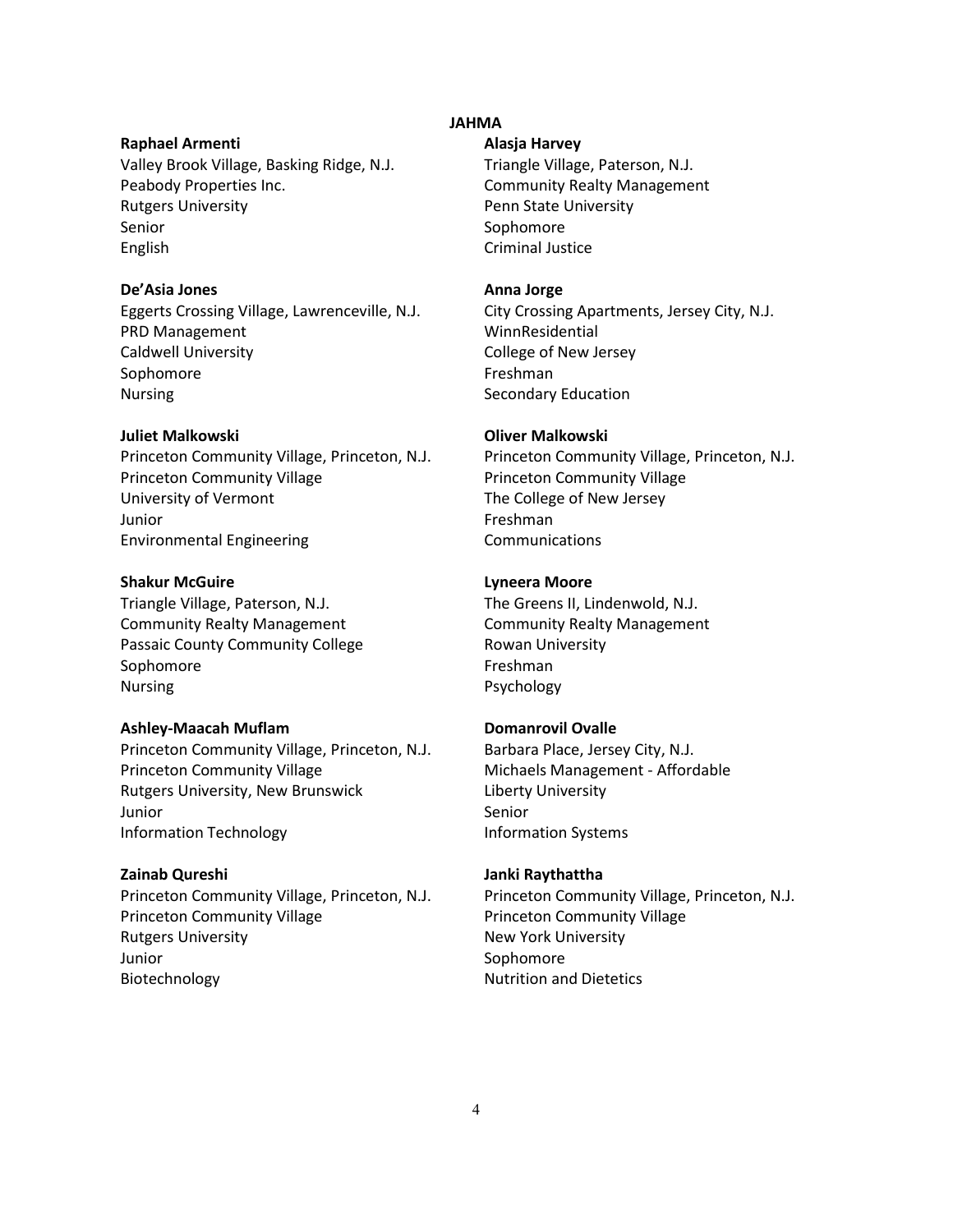# **Fatima Raza**

Princeton Community Village, Princeton, N.J. Princeton Community Village New Jersey Institute of Technology Junior Architecture

# **Zin Tun**

Princeton Community Village, Princeton, N.J. Princeton Community Village Cornell University Sophomore Civil Engineering

#### **Sakina Raza**

Princeton Community Village, Princeton, N.J. Princeton Community Village Rutgers University Sophomore Leadership & Management

# **Said Abdalla**

Faith Village Apartments, Columbus, Ohio Wallick Communities Franklin University Senior Information Technology

# **MAHMA**

#### **Amir Evans**

Homeport, Columbus, Ohio Community Properties of Ohio University of Dayton Sophomore Pre-dentistry

# **Dayona Foster**

Kenyon Street, Washington, D.C. CIH Properties University of District of Columbia Senior Nursing

#### **Kaila Hodge**

Bywater Mutual Homes, Annapolis, Md. Quantum Real Estate Management Towson University Sophomore Pre-law

#### **Damante' Maddox**

Bywater Mutual Homes, Annapolis, Md. Quantum Real Estate Management Bowie State University Junior Computer Science

#### **Mid-Atlantic AHMA Elijah Grant**

Fieldstone Apartments, Blacksburg, Va. Park Properties Management Company Virginia Tech Freshman Engineering

#### **Vijay Jayamani**

Lee Overlook Apartments, Centerville, Va. Grady Management Inc. George Washington University Freshman Mechanical Engineering

#### **Ciani Ricks**

Westbury Homes, Portsmouth, Va. Portsmouth Redevelopment and Housing Authority University of North Carolina, Greensboro Sophomore Human Development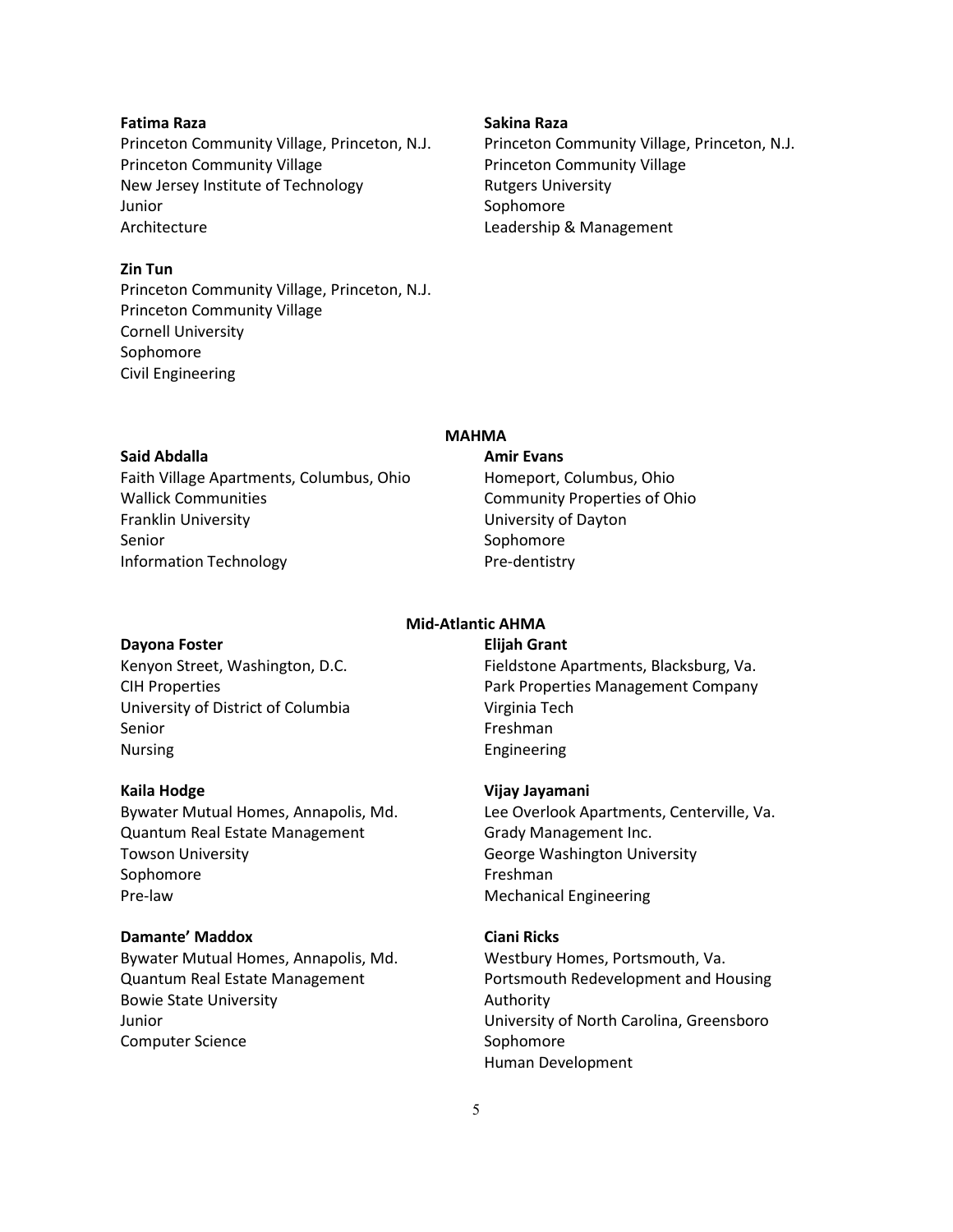#### **Kayla Washington**

Westbury Pine, Portsmouth, Va. Portsmouth Redevelopment and Housing Authority James Madison University Freshman Criminal Justice

#### **Wanyi Chen**

Tai Tung Village, Boston, Mass. WinnResidential Boston University Senior Statistics/Computer Science

#### **Shahnawaz Fakir**

Fresh Pond Apartments, Cambridge, Mass. The Schochet Companies Boston University Freshman Computer Science

#### **William Grimes**

Marcus Garvey Apartments, Boston, Mass. SHP Management New England Conservatory of Music Senior Jazz

# **Amina Khokhar**

Hockanum Apartments, East Hartford, Conn. East Hartford Housing Authority Albertus Magnus College Junior Art Management

**Stephen Li** Castle Square Apartments, Boston, Mass. WinnResidential Boston College Freshman Environmental Studies

# **NEAHMA**

**Wendy Chen** Charles Newtown, Boston, Mass. WinnResidential University of Massachusetts, Amherst Freshman Biology

#### **Tracy Freire**

The Pines, Brockton, Mass. Beacon Communities University of Massachusetts, Lowell Junior Pharmaceutical Science

#### **Emerald Gunawan**

Market Mills Apartments, Lowell, Mass. Peabody Properties Inc. Rensselaer Polytechnic Institute Sophomore Architecture

# **Sobia Khokhar**

Hockanum Apartments, East Hartford, Conn. East Hartford Housing Authority Clark University Senior Psychology/Management

#### **Fiona Liao**

Castle Square Apartments, Boston, Mass. WinnResidential Northeastern University Sophomore Environmental Studies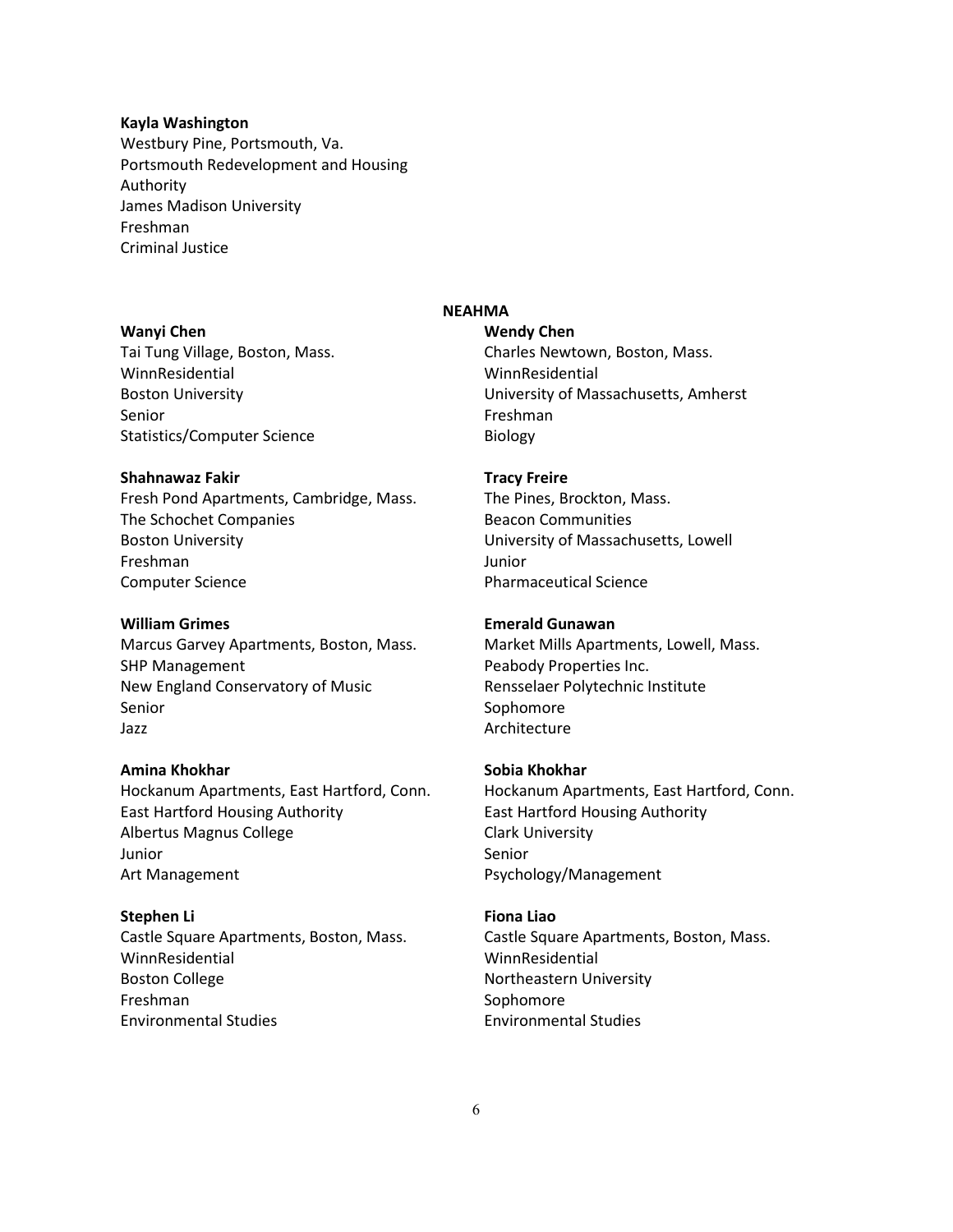# **Winnie Mei**

Charlesview Residence, Brighton, Mass. Peabody Properties Inc. Boston University Senior **Mathematics** 

# **Destiny Sims**

Monterey Place, New Haven, Conn. Beacon Communities Albertus Magnus College Junior Psychology

# **Richard Zhao**

Castle Square Apartments, Boston, Mass. WinnResidential Suffolk University Sophomore Computer Science

#### **Princess Nuah**

HRI Matheson Apartments, Worcester, Mass. WinnResidential Worcester State University Junior Public Health

# **Grace Tsoi**

Castle Square Apartments, Boston, Mass. WinnResidential University of Massachusetts, Amherst Sophomore History

#### **Oregon AHMA**

#### **Pahoua Yang**

Cherry Creek, Medford, Ore. Housing Authority of Jackson County Oregon Health & Science University Sophomore Nursing

#### **Felicia Ballard**

Park Spring Apartments, Spring City, Penn. Michaels Management - Affordable West Chester University Junior Social Work

# **PennDel AHMA**

# **Sebastian Velazquez**

Park Spring Apartments, Spring City, Penn. Michaels Management - Affordable Penn State University Junior Biology

#### **Haley Maxwell**

# **Rocky AHMA**

Suncrest Apartments, Provo, Utah Community Housing Services Brigham Young University Senior **Dietetics** 

# **Suong Nguyen**

Terraza Del Sol, Denver, Colo. Ross Management & Consulting Metropolitan State University of Denver Junior Accounting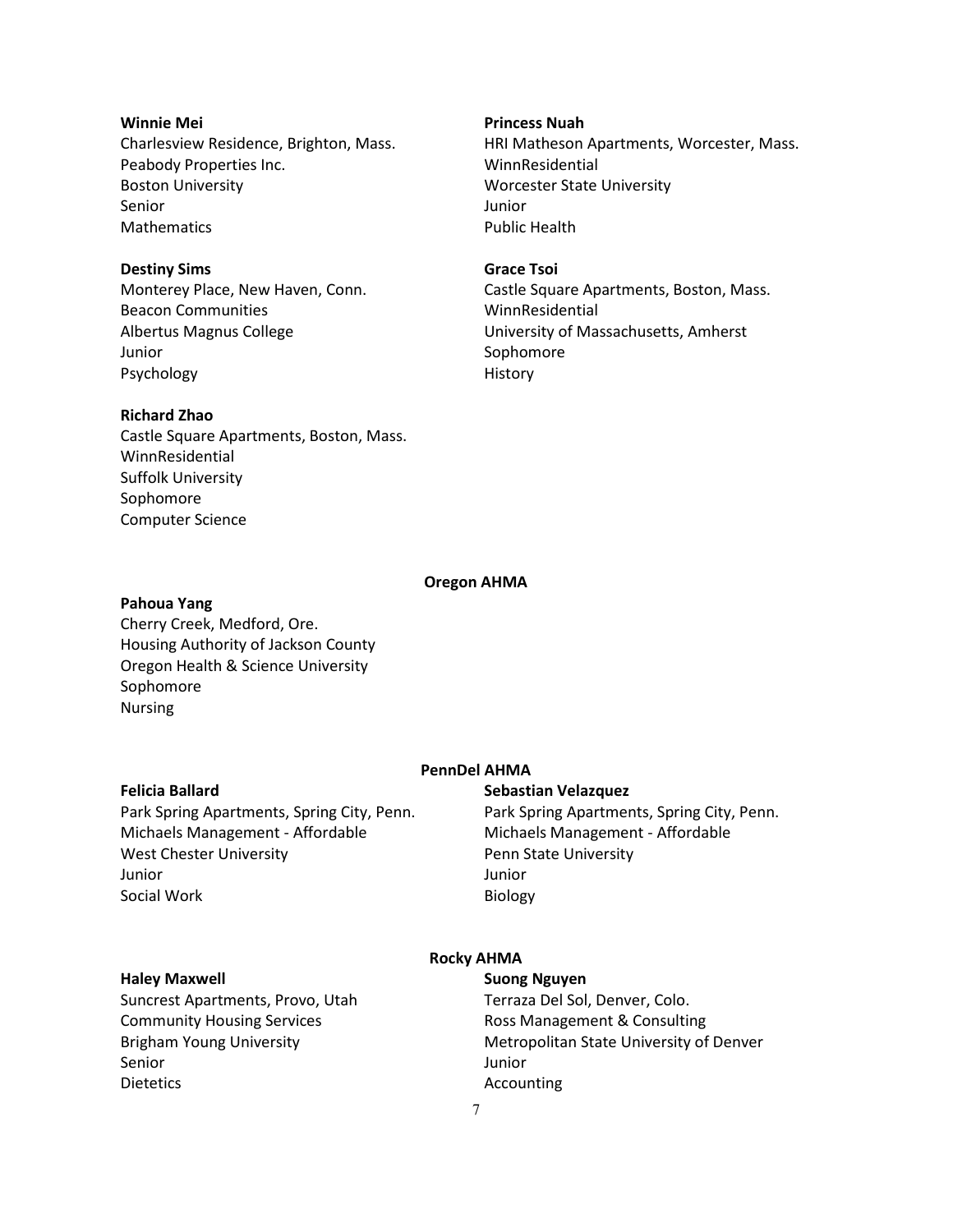#### **Jacob Nisson**

Black Hills Apartments, Saint George, Utah Community Housing Services Dixie State University Sophomore Accounting

# **Jesse Poling**

Council Groves Apartments, Missoula, Mont. Tamarack Property Management Missoula College Junior Nursing

#### **Madelein Owen**

Equinox Apartments, Missoula, Mont. Tamarack Property Management Sessions College Freshman Art

## **Quinn Preece**

Suncrest Apartments, Provo, Utah Community Housing Services Brigham Young University Junior Public Health

# **SAHMA**

#### **Kalene Camile**

Abbey Lane Apartments, Winter Haven, Fla. Michaels Management - Affordable Polk State University Sophomore Liberal Arts

#### **Kayleigh Hollingsworth**

Countryside Townhouses, Clinton, S.C. CAHEC Newberry College Freshman Criminal Justice

#### **Miriam Lewis**

John Madison Exum Towers, Memphis, Tenn. TESCO Properties University of Memphis Junior Electrical Engineering

#### **Saharra Stone**

Country Ridge Apartments, Walhalla, S.C. CAHEC College of Charleston Sophomore Exercise Science

#### **Madonna Gage**

Meadow Oaks Apartments, Jacksonville, N.C. Westminster Company LLC Coastal Carolina Community College Sophomore Early Childhood

#### **Jeremiah Johnson**

Oxford Townhouses, Huntsville, Ala. Oxford Properties Alabama A&M University Senior Secondary Education

#### **Avaja Rice**

Crestwood Forest Apartments, Greenville, S.C. Westminster Company LLC Winthrop University Junior Secondary Education

#### **Sarah Walker**

Mingo Village Apartments, Knightdale, N.C. CAHEC Wake Technical Community College Sophomore Accounting/Finance